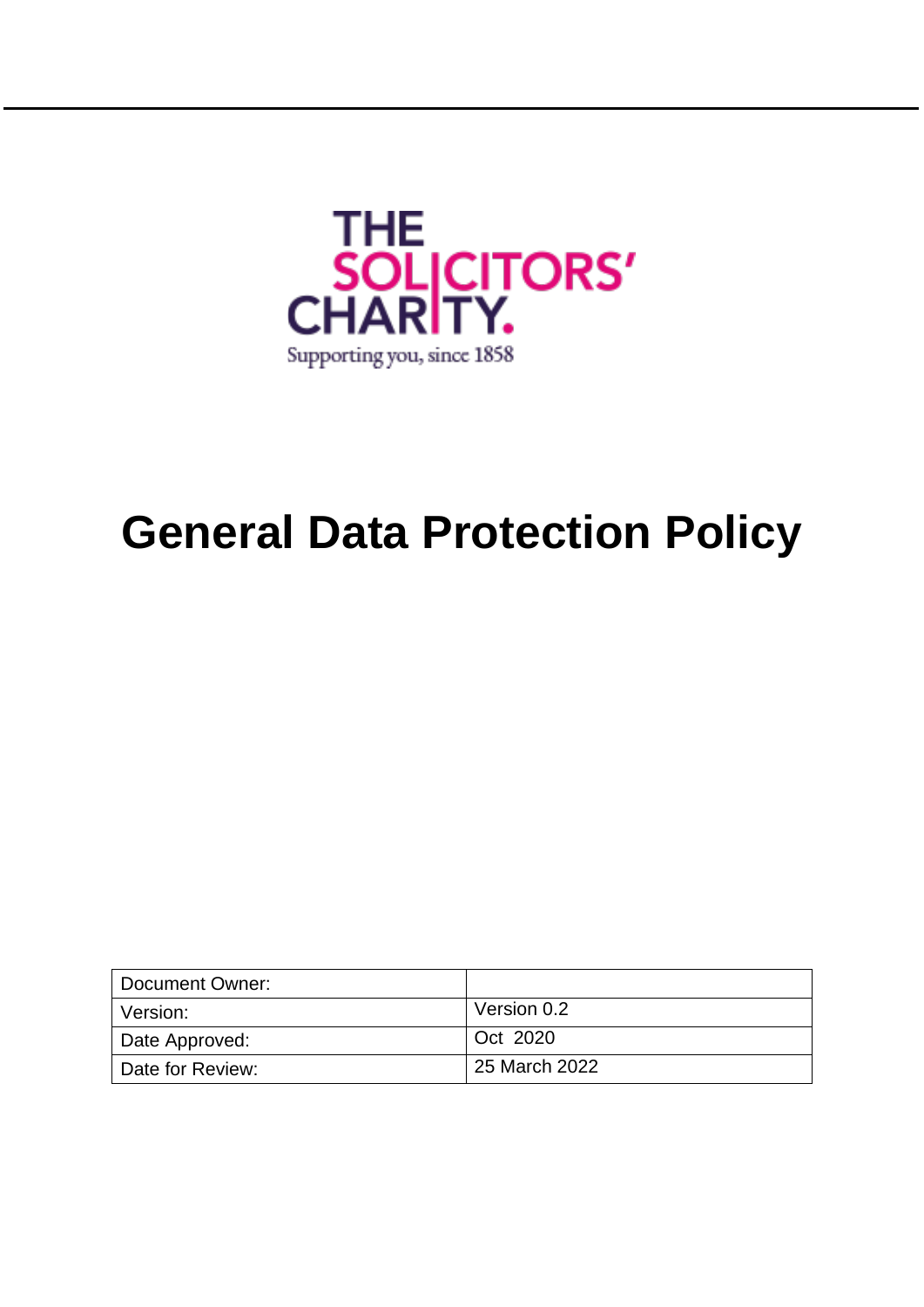# **Table of contents**

| 1.             |  |
|----------------|--|
| 2.             |  |
| 3.             |  |
| 4.             |  |
| 5.             |  |
| 6.             |  |
| 7 <sub>1</sub> |  |
| 8.             |  |
| 9.             |  |
| 10.            |  |
| 11.            |  |
| 12.            |  |
|                |  |
|                |  |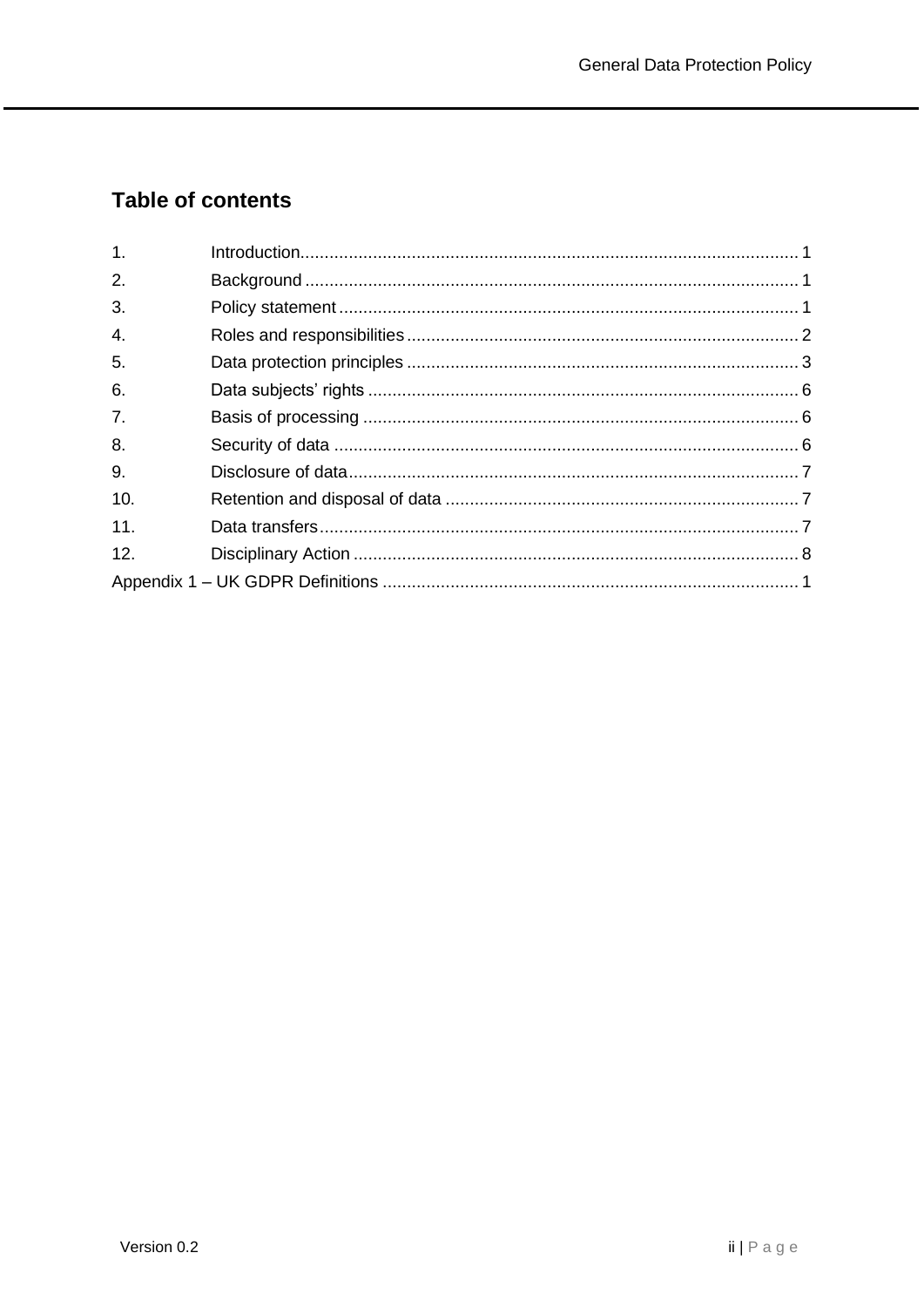# <span id="page-2-0"></span>**1. Introduction**

- 1.1 This policy covers all activities of The Solicitors' Charity, where personal data is controlled or processed as defined by the Data Protection Act 2018 and the United Kingdom General Data Protection Regulation ("UK GDPR") 1 . It applies to all staff employed by The Solicitors' Charity, regardless of their geographical location i.e., working from premises used by The Solicitors' Charity or working from home (wfh).
- 1.2 Protecting personal data is vital not only to maintaining the trust placed in The Solicitors' Charity by its stakeholders but also to demonstrate The Solicitors' Charity's commitment to data protection. As such, adherence to this policy and its intent is a mandatory obligation for The Solicitors' Charity Board members, trustees, and directors as well as all staff, consultants, and contractors (hereafter, collectively referred to as "staff").
- 1.3 Should The Solicitors' Charity Board come to the view that data held by The Solicitors' Charity falls outside the scope of this policy, then written confirmation of such must be obtained from the Compliance Manager , in advance of any potential divergence from full adherence to this policy.

# <span id="page-2-1"></span>**2. Background**

- 2.1 General: The UK GDPR applies to the protection of natural persons (i.e., living individuals), relative to the processing of personal data and the free movement of such data. The UK GDPR supersedes the EU General Data Protection Regulation ("EU GDPR") (EU Regulation 2016/679), in relation to the latter's application in the UK.
- 2.2 The purpose of the UK GDPR is to protect the "rights and freedoms" of natural persons by ensuring that data controllers are accountable for processing personal data in accordance with the six data processing principles.
- 2.3 Material scope: The UK GDPR applies to the processing of personal data wholly or partly by automated means (e.g., by computer) and to the processing other than by automated means of personal data (e.g., paper records), which form part of a filing system or are intended to form part of a filing system.
- 2.4 Territorial scope: The UK GDPR applies to all data controllers established in the UK that process the personal data of data subjects, in the context of that establishment. It also applies to controllers outside of the UK who process personal data to offer goods and services or monitor the behaviour of data subjects who are resident in the UK.
- 2.5 Terminology: A comprehensive list of terms used in the UK GDPR is at [Appendix 1.](#page-10-0)

# <span id="page-2-2"></span>**3. Policy statement**

3.1 The Solicitors' Charity is committed to compliance with all relevant UK, EU and Member State laws in respect of the processing of personal data, and to the protection of the "rights and freedoms" of individuals whose information is being collected and processed by The Solicitors' Charity.

 $<sup>1</sup>$  The United Kingdom General Data Protection Regulation (the "UK GDPR"), forms part of the law of England</sup> and Wales, Scotland and Northern Ireland by virtue of section 3 of the European Union (Withdrawal) Act 2018.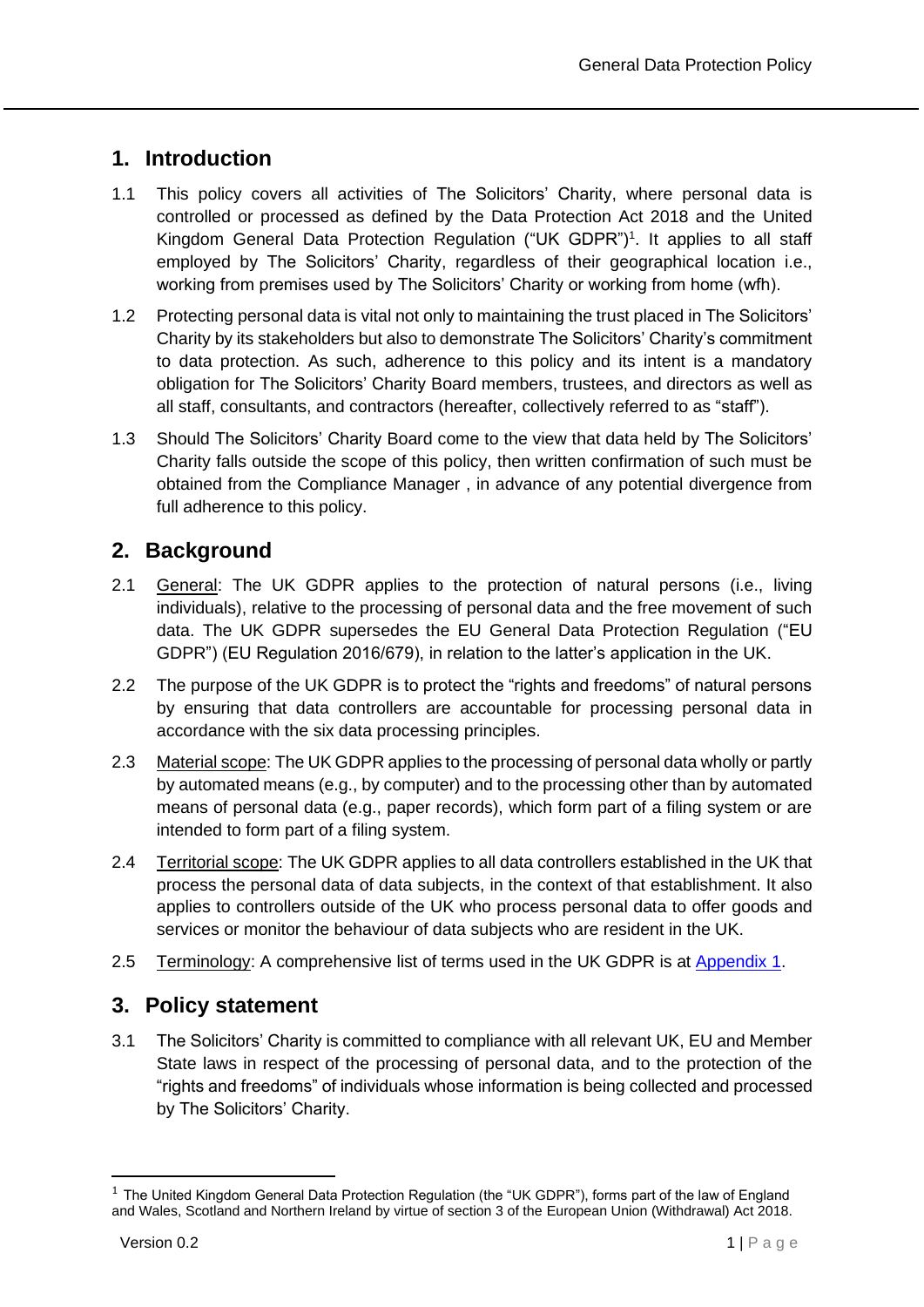- 3.2 The compliance requirements of the UK GDPR are described by this policy, and in other relevant The Solicitors' Charity policies, processes, and procedures.
- 3.3 The UK GDPR and this policy apply to all personal data processing functions, including those performed on staff's personal data, and any other personal data which The Solicitors' Charity processes from any source.
- 3.4 The UK GDPR and this policy apply to all personal data processing functions, including those performed on staff' personal data, and any other personal data which The Solicitors' Charity processes from any source.
- 3.5 The Compliance Manager shall ensure that the Record of Processing Activities ("RoPA") is reviewed annually in light of any changes to The Solicitors' Charity's processing activities and for any additional requirements identified by means of any data protection impact assessments ("DPIA").
- 3.6 Partners and any third parties working with or for any part of The Solicitors' Charity and who have or may have access to personal data, will be expected to have read, understood and to comply with this policy. No third party may access personal data held by The Solicitors' Charity without having first entered into non-disclosure agreement (NDA) which imposes on the third-party obligations no less onerous than those to which The Solicitors' Charity is committed and which gives The Solicitors' Charity the right to audit compliance with the NDA.
- 3.7 Staff who breach the UK GDPR may be dealt with under The Solicitors' Charity's Disciplinary Policy.

#### <span id="page-3-0"></span>**4. Roles and responsibilities**

- 4.1 The Solicitors' Charity is the data controller and/or data processor as defined in the UK GDPR.
- 4.2 The Board and all those in managerial or supervisory roles throughout The Solicitors' Charity are responsible for developing and encouraging good information handling practices within their respective areas of responsibility.
- 4.3 The responsibilities for managing this procedure are further set out in individual job descriptions, the Information Security Policy ("ISP") and Individual User Agreements.
- 4.4 The Compliance Manager is accountable to the Board for the management of personal data within The Solicitors' Charity and for ensuring that compliance with data protection legislation and good practice can be demonstrated. This accountability includes:
	- a. The development and implementation of the UK GDPR as required by this policy; and,
	- b. In cooperation with the CEO, the resolution of any issues raised by The Solicitors' Charity's security and risk assessment process that may impact upon compliance to this policy.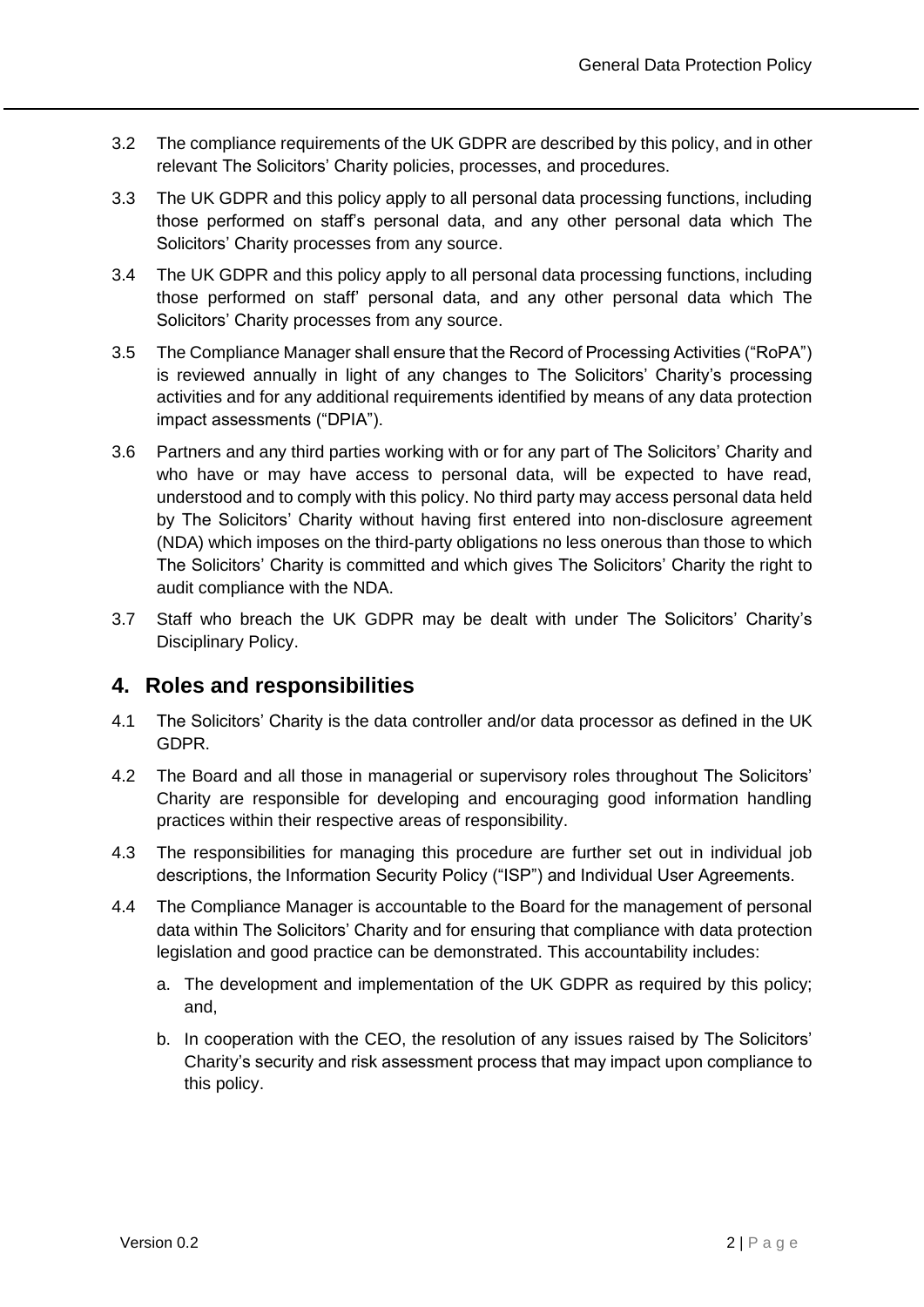- 4.5 The Compliance Manager, whom the Board considers to be suitably qualified and experienced as required by the UK GDPR, has been appointed to take responsibility for The Solicitors' Charity's compliance with this policy on a day-to-day basis, and has direct responsibility for ensuring that The Solicitors' Charity complies with the UK GDPR, as do all staff in respect of data processing that takes place within their area of responsibility.
- 4.6 The Compliance Manager has responsibilities in respect of procedures such as the Data Subject Access Request Procedure and is the first point of call for staff seeking clarification on any aspect of data protection compliance.
- 4.7 Compliance with data protection legislation is the responsibility of all staff who process personal data.
- 4.8 The Solicitors' Charity's new joiner and induction process sets out specific training and awareness requirements in relation to specific roles and staff generally.
- 4.9 The Solicitors' Charity staff are responsible for ensuring that any personal data about them and supplied by them to The Solicitors' Charity is accurate and up to date.

#### <span id="page-4-0"></span>**5. Data protection principles**

- 5.1 All processing of personal data must be conducted in accordance with the data protection principles as set out in Article 5 of the UK GDPR and as detailed below. The Solicitors' Charity policies and procedures are designed to ensure compliance with the principles. Individual policies and procedures define the responsibilities of staff in respect to their accountabilities.
- 5.2 Principle 1: Personal data must be processed lawfully, fairly and transparently.
- 5.2.1 Lawful: Identify a lawful basis before you can process personal data. These are often referred to as the "conditions for processing", for example consent or legitimate interests.
- 5.2.2 Fairly: For processing to be fair, the data controller has to make certain information available to the data subjects as practicable. This applies whether the personal data was obtained directly from the data subjects or from other sources.
- 5.2.3 Transparency: The UK GDPR includes rules on giving privacy information to data subjects in Articles 12, 13 and 14. These are detailed and specific, placing an emphasis on making privacy notices understandable and accessible. Information must be communicated to the data subject in an intelligible form using clear and plain language. The specific information that must be provided to the data subject must, as a minimum, include:
	- a. the identity and the contact details of the controller and, if any, of the controller's representative;
	- b. the contact details of the data controller;
	- c. the purposes of the processing for which the personal data are intended as well as the legal basis for the processing;
	- d. the period for which the personal data will be stored;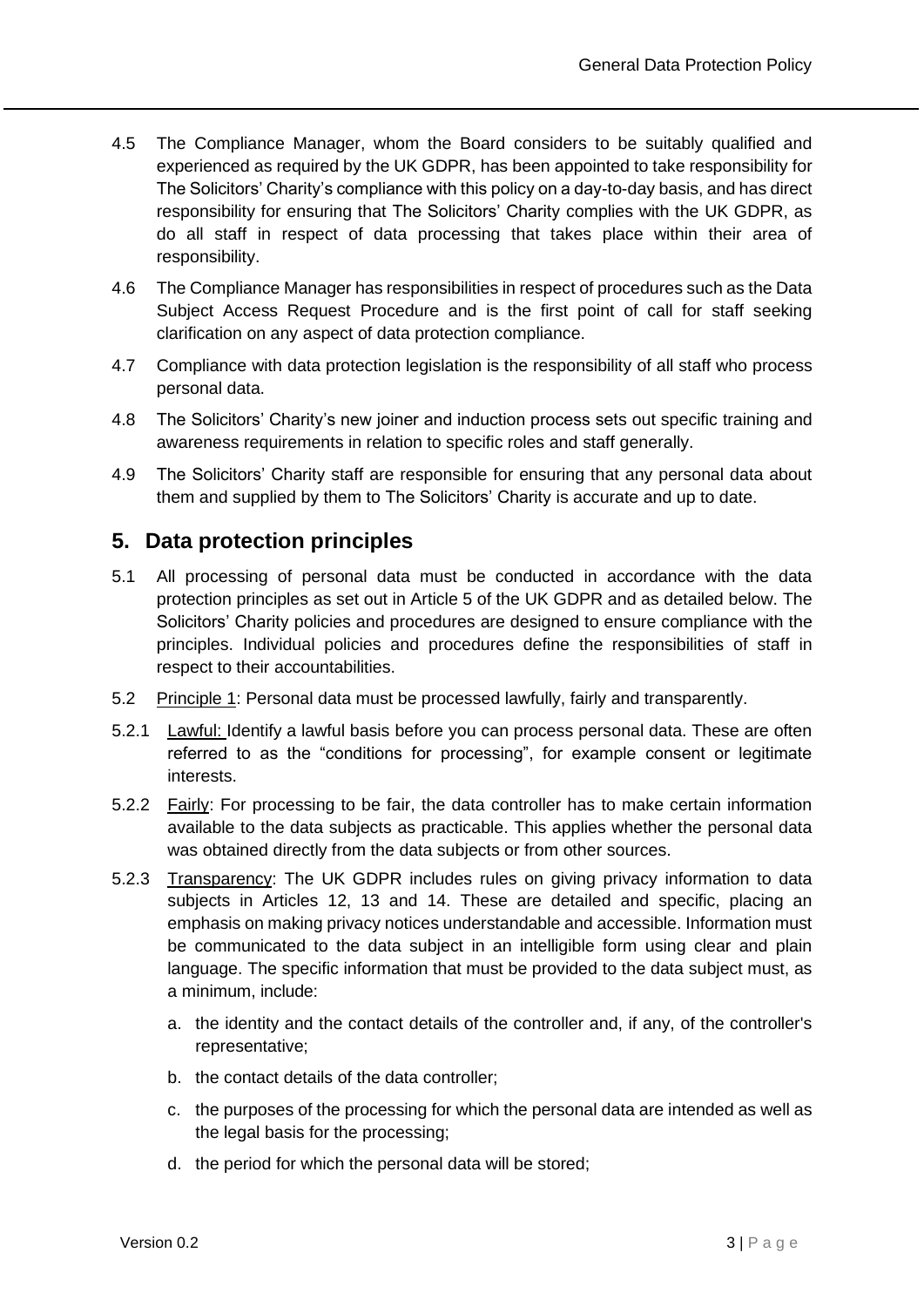- e. the existence of the rights to request access, rectification, erasure or to object to the processing, and the conditions (or lack of) relating to exercising these rights, such as whether the lawfulness of previous processing will be affected;
- f. the categories of personal data concerned;
- g. the recipients or categories of recipients of the personal data, where applicable;
- h. where applicable, that the controller intends to transfer personal data to a recipient in a third country and the level of protection afforded to the data;
- i. any further information necessary to guarantee fair processing.
- 5.3 Principle 2: Personal data can only be collected and processed for specific, explicit and legitimate purposes.
- 5.3.1 Personal data collected must not be processed in a manner which is incompatible with the purpose for which it originally was collected.
- 5.4 Principle 3: Personal data must be adequate, relevant and limited to what is necessary for processing.
- 5.4.1 The Compliance Manager is responsible for ensuring The Solicitors' Charity does not collect information which is not strictly necessary for the purpose for which it is obtained.
- 5.4.2 All data collection forms (electronic or paper-based), including data collection requirements in new information systems, must include a privacy notice or link to a privacy notice that is approved by the Compliance Manager.
- 5.4.3 On a regular basis, the Compliance Manager will review all data collection methods to ensure that collected data continues to be adequate, relevant and not excessive.
- 5.5 Principle 4: Personal data must be reasonably accurate, kept up to date in the context of the purposes for which it was collected, and retained in accordance with the Record Retention & Disposal ("RR&D") Policy and associated Record Retention & Disposal ("RR&D") Schedule.
- 5.5.1 Data stored by The Solicitors' Charity must be reviewed and updated as necessary. No data should be kept unless it is reasonable to assume that it is accurate.
- 5.5.2 The Compliance Manager is responsible for ensuring that all staff are trained appropriately in the importance of collecting accurate data and maintaining it.
- 5.5.3 Members are responsible for ensuring that data held by The Solicitors' Charity is accurate and up to date.
- 5.5.4 Members are required to notify The Solicitors' Charity of any changes in circumstance to enable personal records to be updated accordingly. It is the responsibility of The Solicitors' Charity to ensure that any notification regarding change of circumstances is recorded and acted upon.
- 5.5.5 The Compliance Manager is responsible for ensuring that appropriate procedures and policies are in place to keep personal data accurate and up to date, taking into account the volume of data collected, the speed with which it might change and any other relevant factors.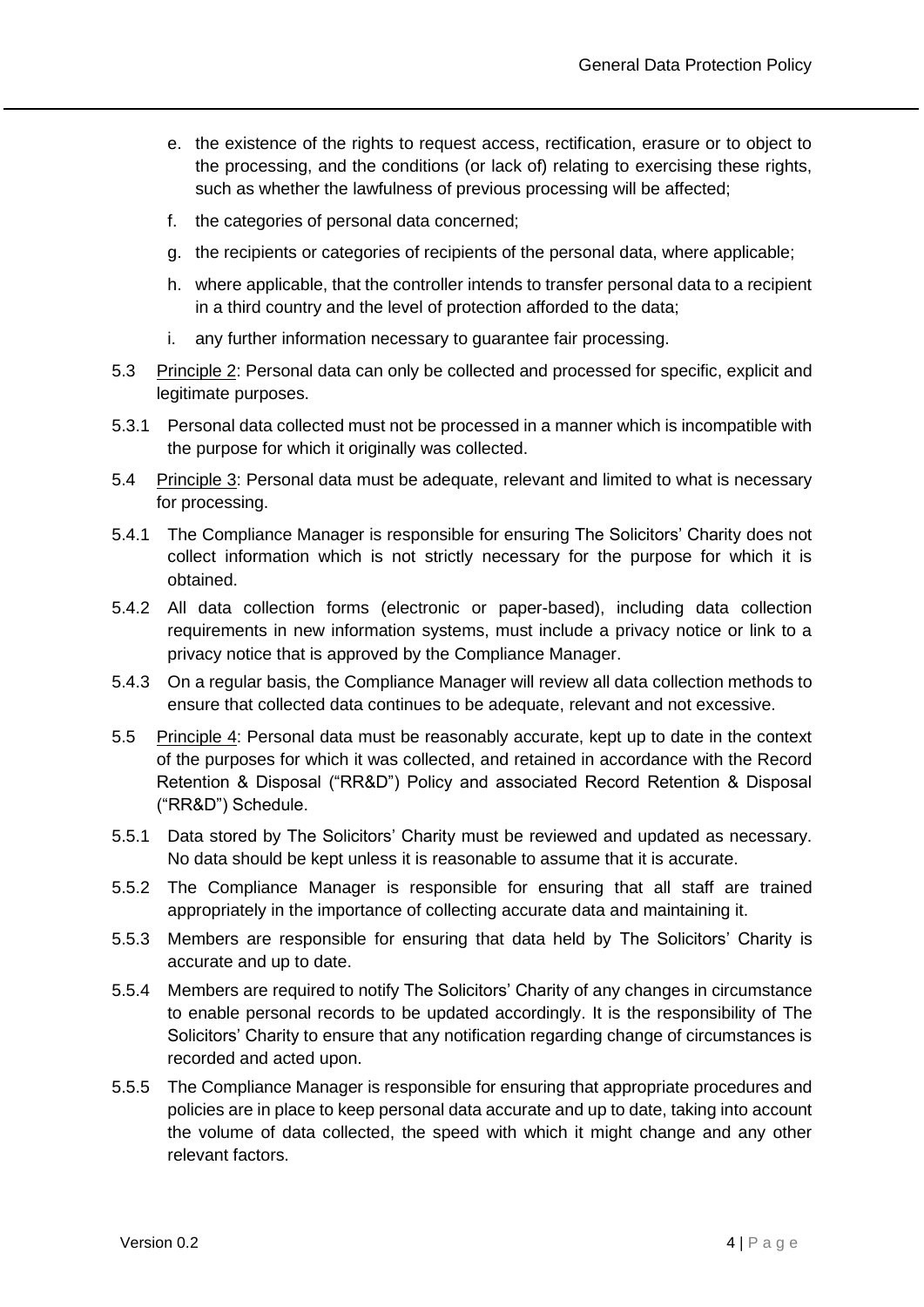- 5.5.6 On at least an annual basis, the Compliance Manager will review the retention dates of all the personal data processed by The Solicitors' Charity and will identify any data that is no longer required in the context of the registered purpose. This data will be securely deleted/destroyed in line with The Solicitors' Charity procedures.
- 5.5.7 The Compliance Manager is responsible for responding to requests for rectification from data subjects within one month. This can be extended to a further two months for complex requests.
- 5.5.8 If, for legitimate reasons, the request is denied, the Compliance Manager must respond to the data subject to explain the reasoning and inform the data subject of their right to complain to the UK's Information Commissioner's Office and to seek judicial remedy. This activity does not preclude normal data quality improvement actions that are managed under business as usual.
- 5.5.9 The Compliance Manager is responsible for making appropriate arrangements, where third-party organisations may have been passed inaccurate or out-of-date personal data, to inform them that the information is inaccurate and/or out of date and is not to be used to inform decisions about the individuals concerned, and for passing any correction to the personal data to the third party where this is required.
- 5.6 Principle 5: Personal data processed must be kept for no longer than is necessary for the purpose for which it is processed.
- 5.6.1 Where personal data is retained beyond the period defined within the RR&D Schedule, it will be minimised, encrypted or pseudonymised where possible to protect the identity of the data subject in the event of a data breach. Prior to this happening a lawful basis to do so must be established and approved by the Compliance Manager, see section 5.6.3.
- 5.6.2 Personal data will be retained in line with the RR&D Policy and RR&D Schedule and, once its retention date is passed, it must be securely destroyed as set out in this procedure.
- 5.6.3 The Compliance Manager must specifically approve any data retention that exceeds the retention periods defined in RR&D Schedule and must ensure that the justification is identified clearly and in line with the requirements of the data protection legislation. This approval must be in writing.
- 5.7 Principle 6. Personal data must be processed in a manner that ensures appropriate security.
- 5.7.1 Where necessary, the Compliance Manager will ensure a risk assessment is completed taking into the account the processing operations of The Solicitors' Charity.
- 5.7.2 In determining the appropriateness of the processing, Compliance Manager also should consider the extent of possible damage or loss that might be caused to staff if a security breach occurs, the effect of any security breach on The Solicitors' Charity and any likely reputational damage, including the possible loss of public trust.
- 5.7.3 The Solicitors' Charity's compliance with this principle is contained in its Information Security Management System ("ISMS"), which has been developed in line with ISO/IEC 27001:2013 and the ISP.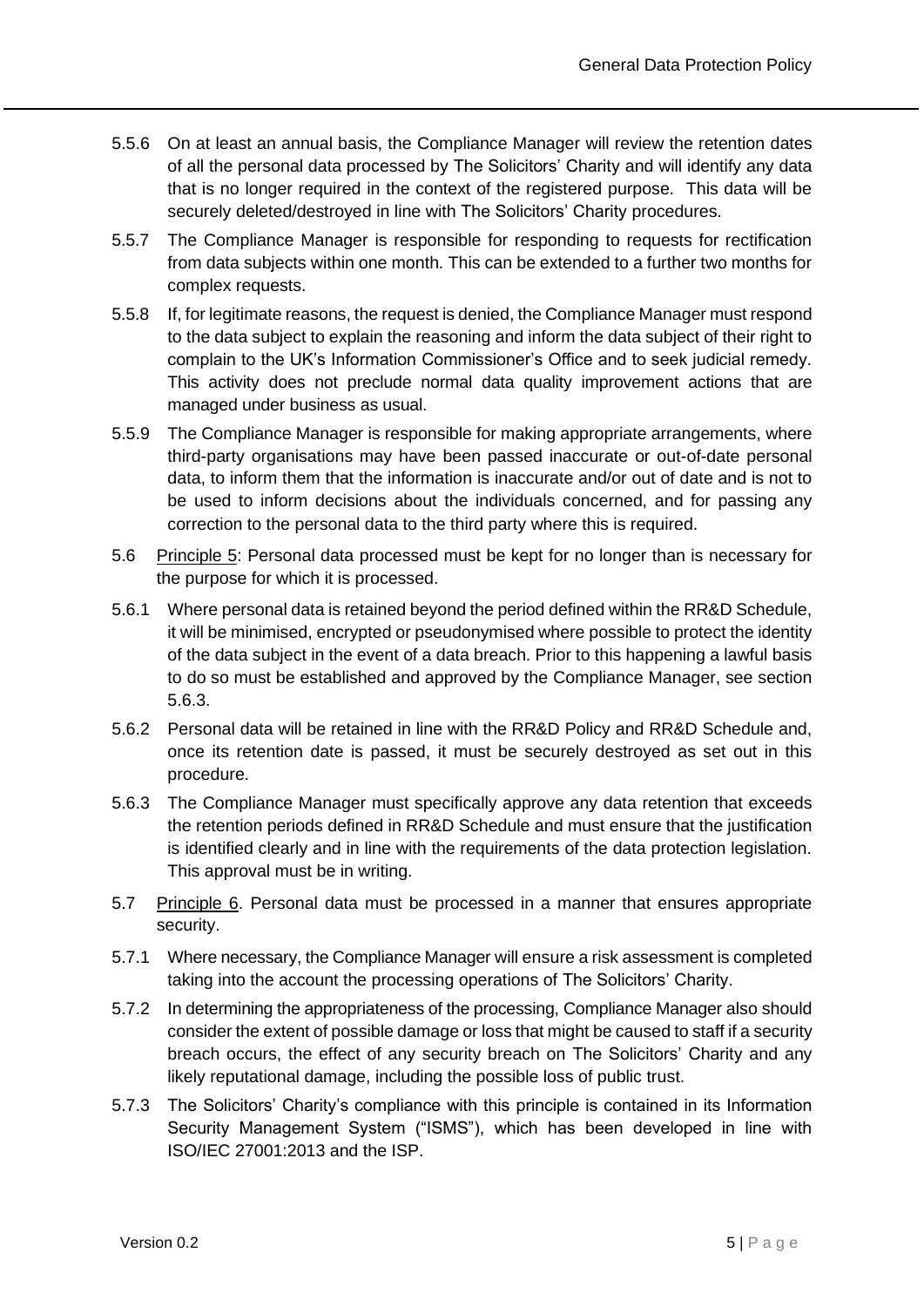5.8 Accountability. As a data controller, The Solicitors' Charity must be able to demonstrate compliance with the six data processing Principles detailed above. To this end, the Compliance Manager shall ensure that this policy is reviewed annually . This review shall determine the ongoing suitability of the policy that the policy is deployed effectively throughout The Solicitors' Charity and that adequate resources are available to ensure its ongoing effectiveness.

#### <span id="page-7-0"></span>**6. Data subjects' rights**

- 6.1 Data subjects have the following rights regarding data processing, and the data that is recorded about them:
	- The right to be informed Article 12.
	- The right of access Article 15.
	- The right to rectification Article 16.
	- The right to erasure (right to be forgotten)  $-$  Article 17.
	- The right to restrict processing Article 18.
	- The right to data portability Article 20.
	- The right to object Article 21.
	- Rights in relation to automated decision making and profiling Article 22.
- 6.2 The Solicitors' Charity is mandated under Article 12 of the UK GDPR to facilitate the rights of data subjects for instance, responding to subject access requests as described in the Data Subject Access Request Procedure.

#### <span id="page-7-1"></span>**7. Basis of processing**

- 7.1 The Solicitors' Charity will determine the appropriate lawful basis of processing for all personal data obtained directly or indirectly from data subjects, including staff.
- 7.2 Data subjects will be informed of the purpose for processing using privacy notice published on The Solicitors' Charity website or by similar means.
- 7.3 Where personal data is obtained from third parties, the data subject will be sent a notice in compliance with Article 14 of the UK GDPR.
- 7.4 Where a special category of personal data, as defined by Article 9 of the UK GDPR, is processed, this shall be on the basis of one of the defined 10 exceptions as defined in the Article 9.

#### <span id="page-7-2"></span>**8. Security of data**

8.1 All staff are responsible for ensuring that any personal data which The Solicitors' Charity holds and for which it is responsible is kept secure and is not, under any conditions, disclosed to any third party unless that third party has been specifically authorised to receive the personal data and, where required, has entered into a NDA.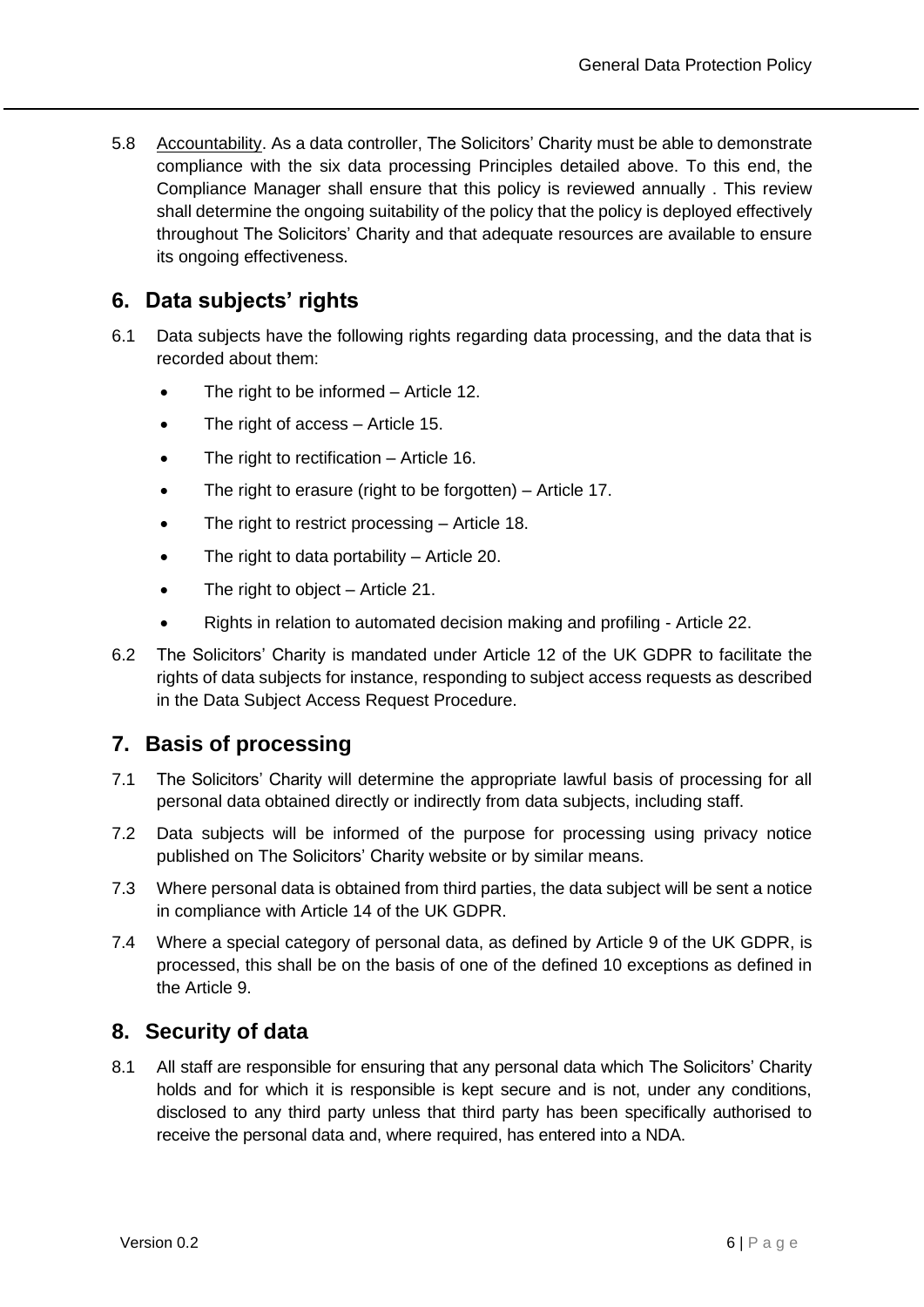8.2 New Directors and staff staff, at all levels, as part of their induction process, are given guidance on where these documents can be found on the Shared drive. Their need to comply with this policy is to be recorded.

#### <span id="page-8-0"></span>**9. Disclosure of data**

- 9.1 The Solicitors' Charity is under a lawful obligation to ensure that personal data is not disclosed to unauthorised third parties which includes family staff, friends, government bodies, and in certain circumstances, the police.
- 9.2 All staff should exercise caution when asked to disclose personal data held on another individual to a third party and will be required to attend specific training that enables them to deal effectively with the risk associated with any such disclosure of personal data.
- 9.3 Notwithstanding the foregoing it should be borne in mind that the disclosure of information is relevant to, and necessary for, the conduct of the business.
- 9.4 Requests to provide data for one of these reasons must be supported by appropriate paperwork and all such disclosures must be specifically authorised by the Compliance Manager.

#### <span id="page-8-1"></span>**10. Retention and disposal of data**

- 10.1 The retention period for each category of personal data will be set out in the RR&D Policy along with the criteria used to determine this period including any statutory obligations to retain personal data. The Solicitors' Charity's Storage Removal Procedure, as defined in the RR&D Schedule will apply in all cases.
- 10.2 Personal data must be disposed of securely in accordance with the sixth data processing principle – processed in an appropriate manner to maintain security, thereby protecting the "rights and freedoms" of data subjects.
- 10.3 Data is to be disposed of out in accordance with the Secure Disposal Procedure.

#### <span id="page-8-2"></span>**11. Data transfers**

- 11.1 All exports of data from within the European Economic Area (EEA) to a non-EEA country (referred to in the UK GDPR as 'third countries'), are unlawful unless there is an appropriate "level of protection for the fundamental rights of the data subjects".
- 11.2 The transfer of personal data outside of the EEA is prohibited unless one or more of the specified safeguards, or exceptions apply:
	- Adequacy decision
	- Standard contract clauses (otherwise referred to as 'Model contract clauses')
	- Binding corporate rules ("BCR")
	- International Agreements
	- Derogation e.g. transfers made with the consent of the data subject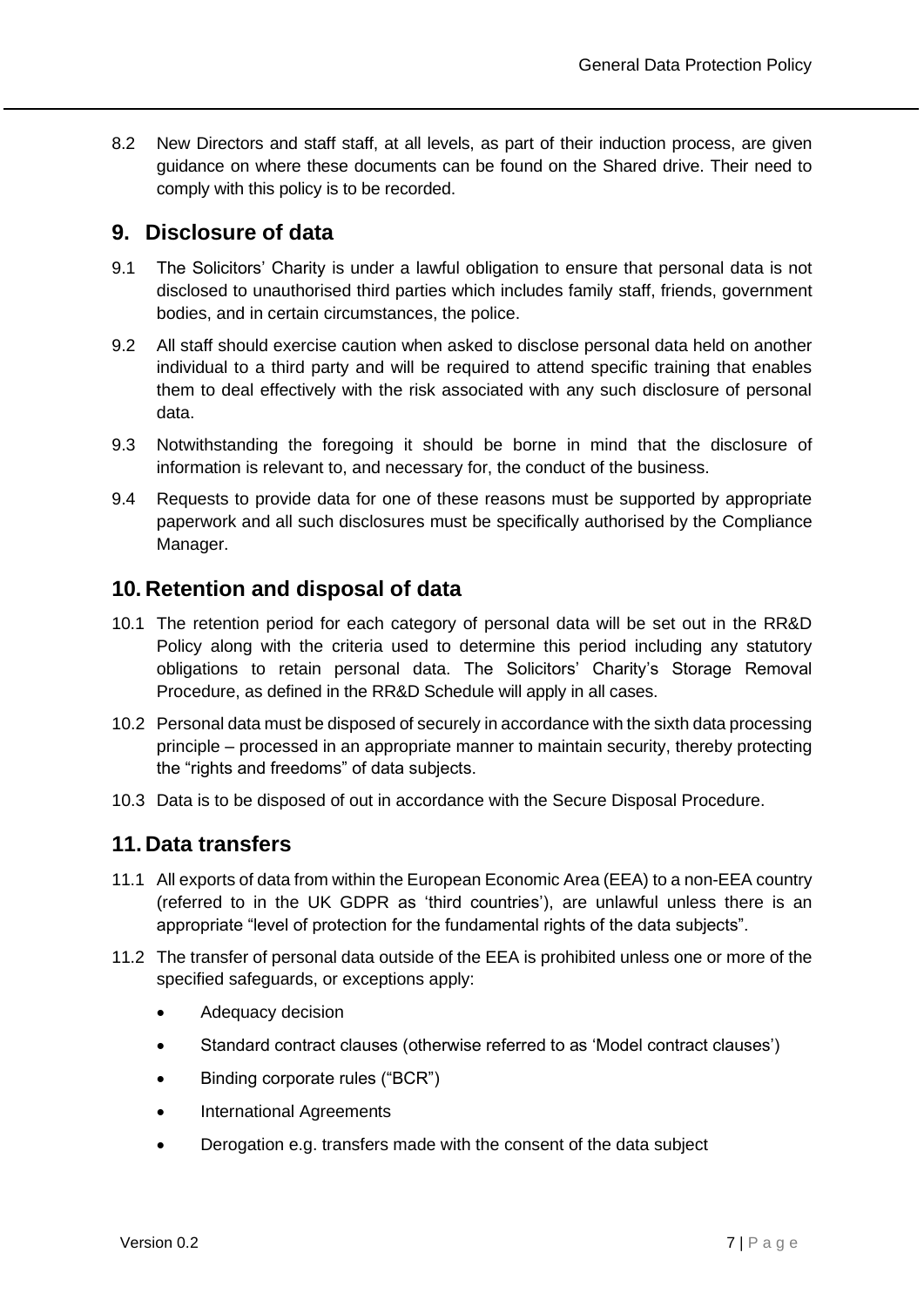- 11.3 In the absence of an adequacy decision, binding corporate rules and/or model contract clauses, a transfer of personal data to a third country or international organisation shall only take place on one of the following conditions:
	- the data subject has consented explicitly to the proposed transfer, after having been informed of the possible risks of such transfers for the data subject due to the absence of an adequacy decision and appropriate safeguards;
	- the transfer is necessary for the performance of a contract between the data subject and the controller or the implementation of pre-contractual measures taken at the data subject's request;
	- the transfer is necessary for the conclusion or performance of a contract concluded in the interest of the data subject between the controller and another natural or legal person;
	- the transfer is necessary for important reasons of public interest;
	- the transfer is necessary for the establishment, exercise, or defence of legal claims; and/or
	- the transfer is necessary to protect the vital interests of the data subject or of other persons, where the data subject is physically or legally incapable of giving consent.

#### <span id="page-9-0"></span>**12. Disciplinary Action**

- 12.1 All staff are to adhere to this policy and its intent. Failure to do so may result in disciplinary action being taken. Such action might include written or verbal warnings or instant dismissal in circumstances that amount to gross misconduct.
- 12.2 The Solicitors' Charity reserves the right to take appropriate disciplinary action against contractors and self-employed service providers who fail to comply with this policy. Such actions include, but are not limited to, the termination of any contract with The Solicitors' Charity.
- 12.3 Near misses or breaches may be reported to the Information Commissioner's Office (ICO).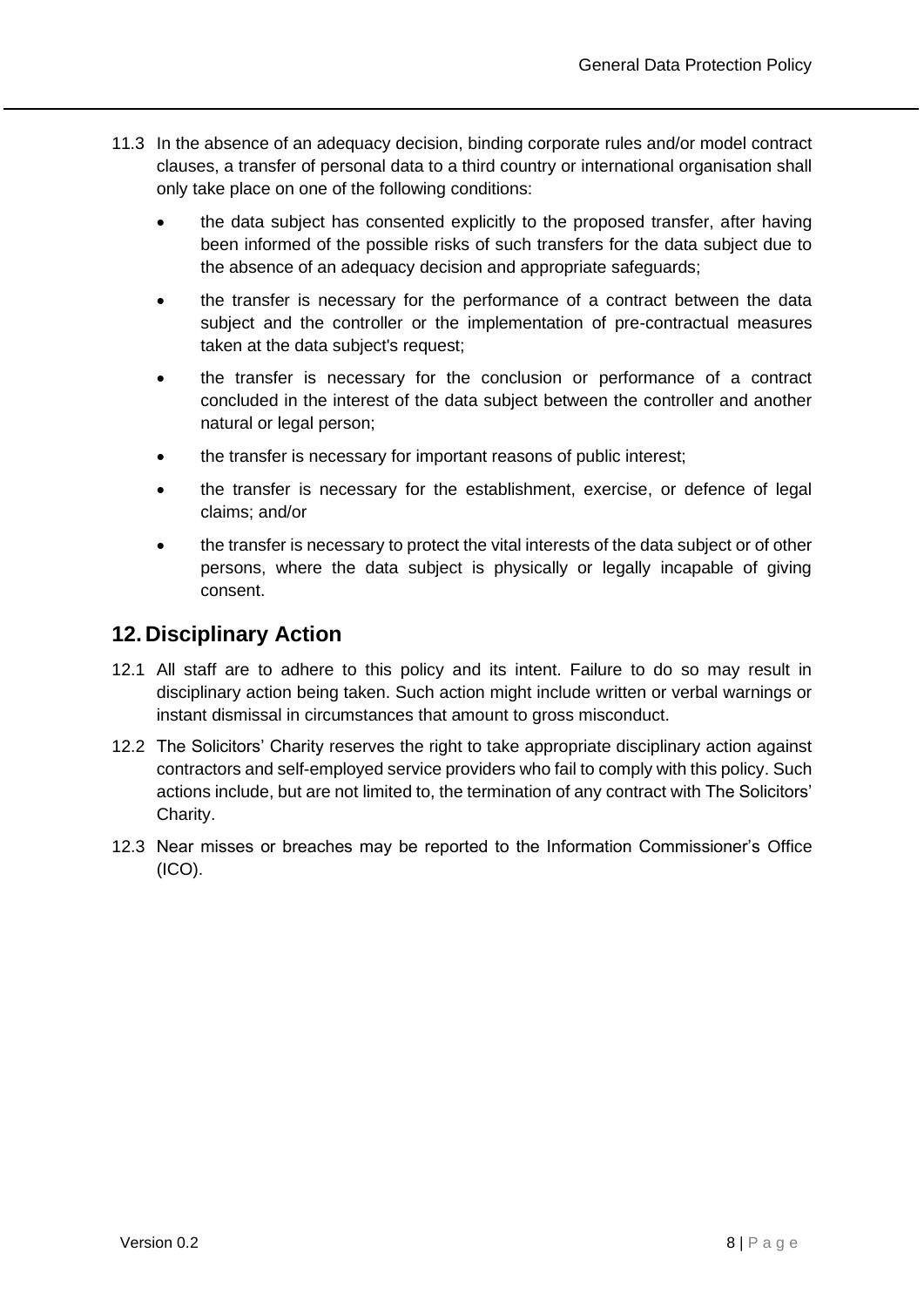# <span id="page-10-0"></span>**Appendix 1 – UK GDPR Definitions**

Child – the processing of personal data of a child under 13 is only lawful if parental or custodian consent has been obtained. The controller shall make reasonable efforts to verify in such cases that consent is given or authorised by the holder of parental responsibility over the child. In respect to the United Kingdom of Great Britain and Northern Ireland a child has been defined as anyone under the age of 13 from the perspective of their ability to give consent to the processing of personal data.

Data controller – the natural or legal person, public authority, agency, or other body which, alone or jointly with others, determines the purposes and means of the processing of personal data; where the purposes and means of such processing are determined by Union or Member State law, the controller or the specific criteria for its nomination may be provided for by Union or Member State law.

Data subject – any living individual who is the subject of personal data held by an organisation.

Data subject consent - means any freely given, specific, informed, and unambiguous indication of the data subject's wishes by which he or she, by a statement or by a clear affirmative action, signifies agreement to the processing of personal data.

Establishment **–** the main establishment of the controller in the EU will be the place in which the controller makes the main decisions as to the purpose and means of its data processing activities. The main establishment of a processor in the EU will be its administrative centre. If a controller is based outside the EU, it will have to appoint a representative in the jurisdiction in which the controller operates to act on behalf of the controller and deal with supervisory authorities.

Filing system – any structured set of personal data which are accessible according to specific criteria, whether centralised, decentralised or dispersed on a functional or geographical basis.

Personal data – any information relating to an identified or identifiable natural person ('data subject'); an identifiable natural person is one who can be identified, directly or indirectly, in particular, by reference to an identifier such as a name, an identification number, location data, an online identifier or to one or more factors specific to the physical, physiological, genetic, mental, economic, cultural or social identity of that natural person.

Personal data breach – a breach of security leading to the accidental, or unlawful, destruction, loss, alteration, unauthorised disclosure of, or access to, personal data transmitted, stored or otherwise processed. There is an obligation on the controller to report personal data breaches to the supervisory authority and where the breach is likely to adversely affect the personal data or privacy of the data subject.

Processing – any operation or set of operations which is performed on personal data or on sets of personal data, whether by automated means or not, such as collection, recording, organisation, structuring, storage, adaptation or alteration, retrieval, consultation, use, disclosure by transmission, dissemination or otherwise making available, alignment or combination, restriction, erasure, or destruction.